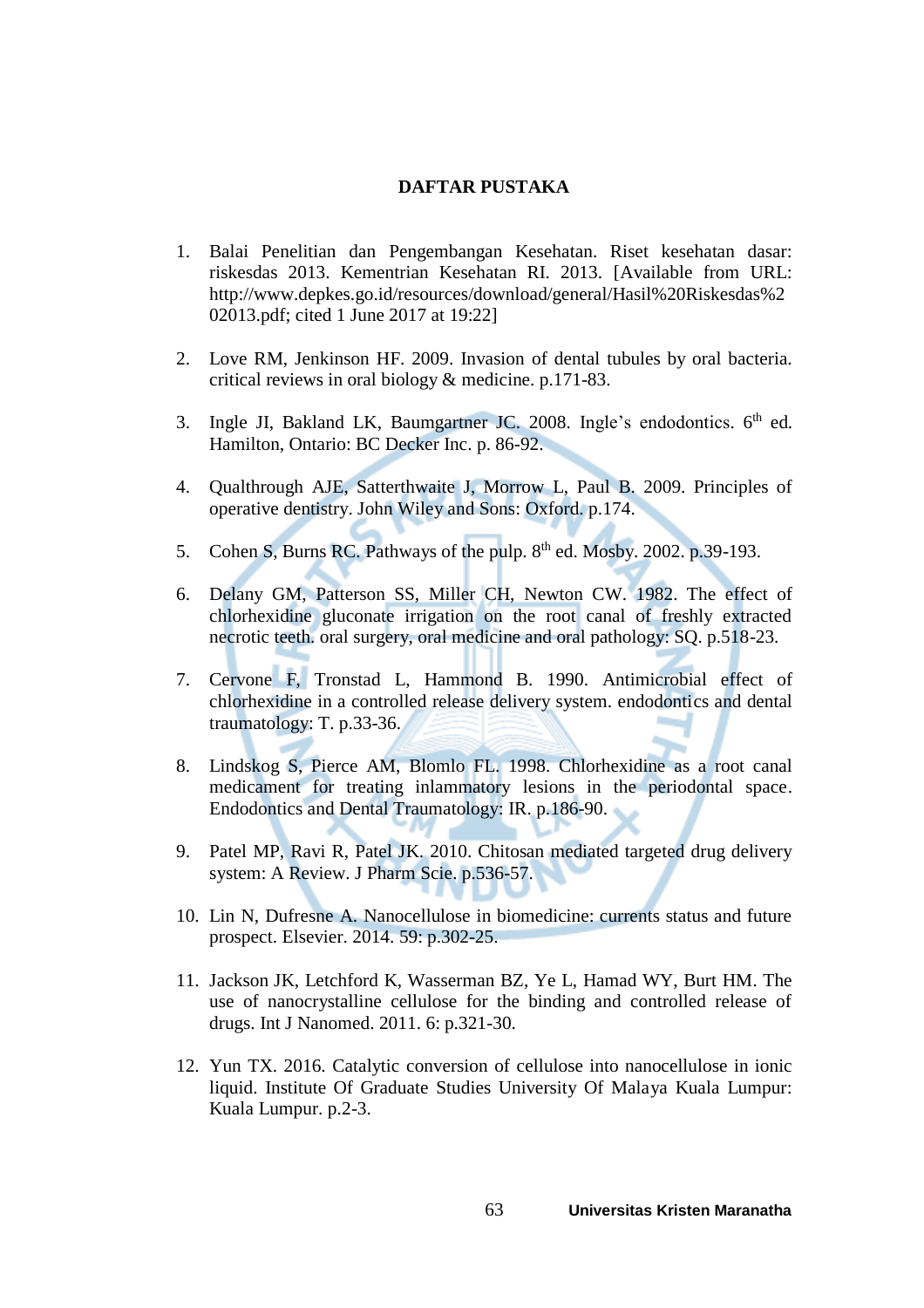- 13. Pusat Data dan Informasi Kementrian Kesehatan RI. Situasi kesehatan gigi dan mulut. Kementrian Kesehatan RI. 2013. [Available from URL: http://www.depkes.go.id/resources/download/pusdatin/infodatin/infodatingilut.pdf; cited 1 June 2017 at 22:12]
- 14. Grossman LI, Oliet S, Del Rio CE. 2010. Endodontics practice. 12<sup>th</sup> ed. Wolters Kluwer: New Delhi. p.29-278.
- 15. Ercan E, Dalli M. In vitro assesment of the effectiveness of chlorhexidine gel and calcium hydroxide paste with chlorhexidine against enterococcus faecalis and candida albicans. Epub 2006 Jun 6; 102(2): p.27-31.
- 16. Kandaswamy D, Venkateshbabu N. Root canal irrigants. J Conserv Dentistry. 2010; 13(4): p.256-64.
- 17. Ryan S. Chlorhexidine as canal irrigant: a review. Compendium of Continuing Education in Dentistry. 2010; 31(5): p.338-42.
- 18. Gomes BPFA, Souza SFC, Ferraz CCR, et al. Effectiveness of 2% chlorhexidine gel and calcium hydroxide against enterococcus faecalis in bovine root dentine in vitro. Int Endo J (2003a); 36: p.267-75.
- 19. Ghosh KS. 2006. Functional coatings by polymer microencapsulation. Wiley-Vch: Weinheim. p.12.
- 20. Anief M. 1999. Ilmu farmasi. 2nd ed. Ghalia: Jakarta Indonesia. p.17.
- 21. Sailaja AK, Amareshwar P, Chakravarty P. Chitosan nanoparticles as a drug delivery system. RJPBCS. 2010. 1(3); p.474-84.
- 22. Lu Y, Tekinalp HL, Eberle CC, Peter W, Naskar AK, Ozcan S. Nanocellulose in polymer composites and biomedical applications. Tappi J. 2014. 13(6);47- 54.
- 23. Borjesson M, Westman G. 2015. Crystalline nanocellulose: preparation, modification, and properties. Intech. 7: p.159-191.
- 24. Abitbol T, Rivkin A, Cao Y, Nevo Y, Abraham E, Ben-Shalom T, et al. Nanocellulose, a tiny fiber with huge applications. Elsevier. 2016. 36; p.76- 88.
- 25. Lin N, Huang J, Chang PR, Feng L, Yu J. Effect of polysaccharide nanocrystals on structure, properties, and drug release kinetics of alginatebased microspheres. Elsevier. 2011. 85: p.270-9.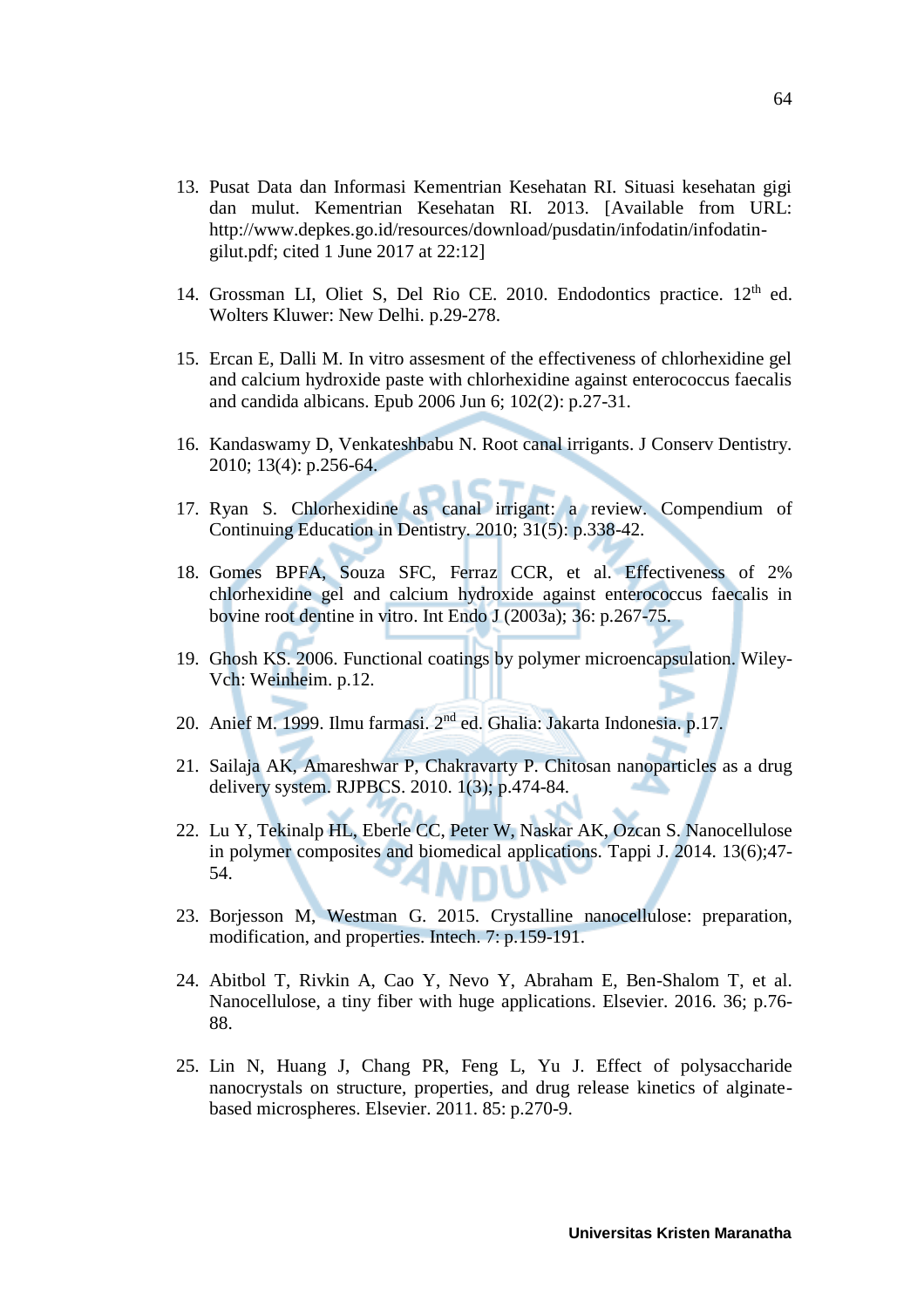- 26. Andresen M, Stenstad P, Moretro T, Langsrud S, Syverud K, Johansson LS, et al. Nonleaching antimicrobial films prepared from surface-modified microfibrillated cellulose. Biomacromolecules. 2007. 8: p.2149-55.
- 27. Budiarto E. Metodologi penelitian kedokteran: sebuah pengantar. Jakarta: EGC. 2002. p.62.
- 28. Weine FS. 2004. Endodontic therapy. 6th ed. St. Louis, Toronto, London: The CV Mosby. p.33.
- 29. Walton RE, Torabinejad M. 2008. Endodontics: principles and practice. St. Louis, Missouri: Saunders Elsevier. p.583-600.
- 30. Harty FJ, Chong BS. 2010. Harty's endodontics in clinical practice. Toronto: Elsevier. p.35-59.
- 31. Chandra BS, Krishna VG. Grossman's endodontic practice. 12th ed. New Delhi: Wolters Kluwer Lippincott. p.221-79.
- 32. Hartsland Dental. Services: root canal therapy. 2017. [Available from URL: https://hartslanddental.com/root-canal-therapy/; cited 23 October 2017 at 15:12]
- 33. Gilmore M. 2002. The enterococci: pathogenesis, molecular biology, and antibiotic resistance. Washington, DC: American Society for Microbiology Press. p.133-390.
- 34. Evans M, Davies JK, Sundqvist G, Figdor D. 2002. Mechanisms involved in the resistance of enterococcus faecalis to calcium hydroxide. Int Endo J. 35: p.221-8. 7СM
- 35. Toledo-Arana A, Valle J, Solano C, Arrizubieta MJ, Cucarella C, Lamata M, et al. 2001. The enterococcal surface protein, esp, is involved in enterococcus faecalis biofilm formation. App Environmental Microbiology. 67: p.4538-45.
- 36. Kayaoglu G, Orstavik D. 2004. Virulence factors of enterococcus faecalis relationship to endodontic disease. IADR. 15(5): p.308-20.
- 37. Lindhe J, Lang NP. 2005. Textbook of clinical periodontology. 3rd ed. Munksgaard. 2(12): p.850-74.
- 38. Matthijs S, Adriaens PA. 2002. Clorhexidine varnishes: a review. J Clinical Perio. 29: p.1-8.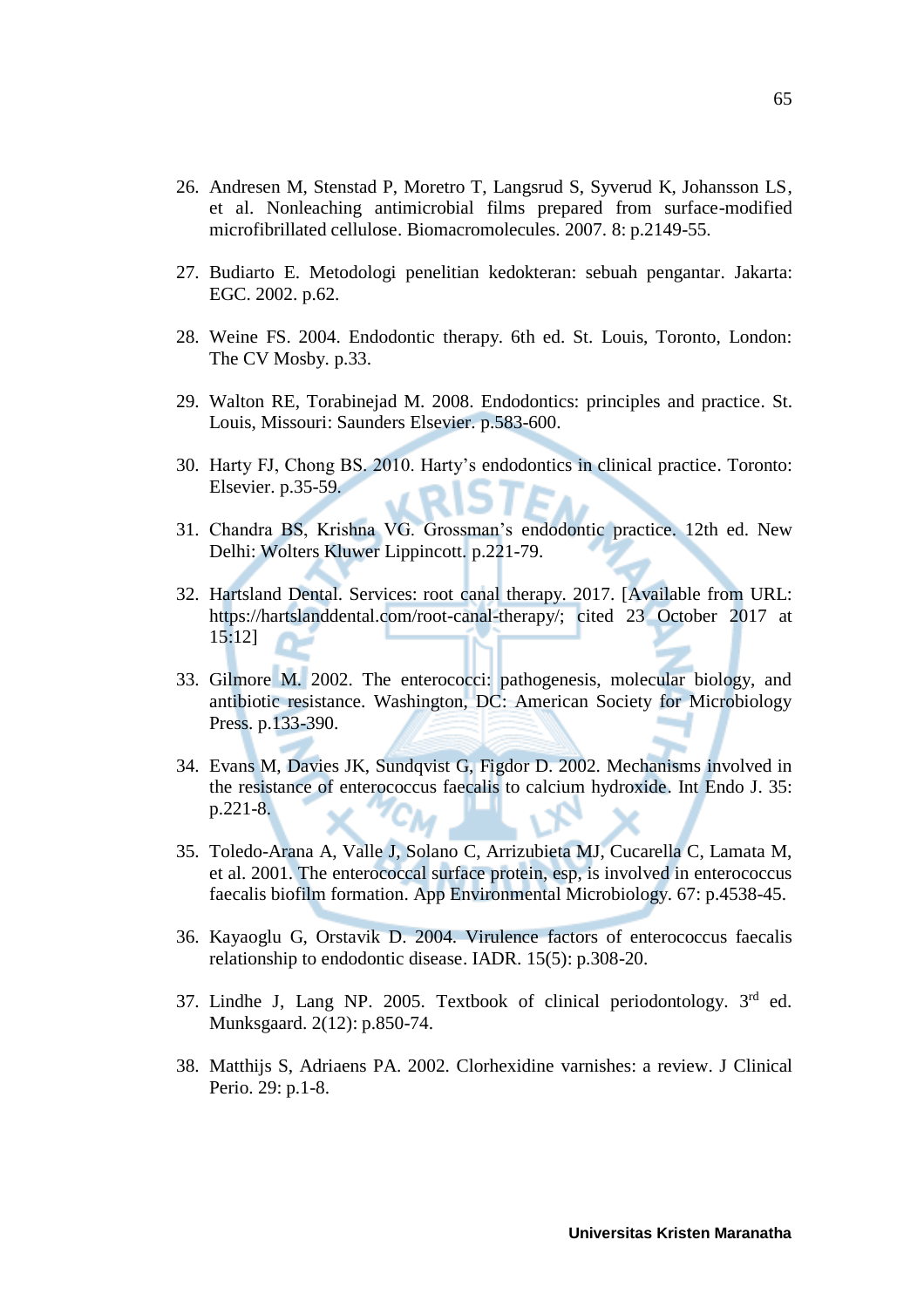- 39. Pubchem Open Chemistry Database. Chlorhexidine gluconate. 2006. [Available from URL: https://pubchem.ncbi.nlm.nih.gov/compound/ chlorhexidine digluconate#section=Top; cited 23 October 2017 at 15:43]
- 40. Birnbaum DT, Brannon-Peppas L, Brown DM. 2003. Microparticle drug delivery systems: drug delivery systems in cancer therapy. Totowa: Humana Press Inc. p.117-36.
- 41. Berkland C, Kipper MJ, Narasimhan B, Kim KY, Pack DW. 2004. Microspheres size, precipitation kinetics and drug distribution control drug release from biodegradable polyanhydride microspheres. J Control Rel. 94: p.129-41.
- 42. Singh MN, Hemant KSY, Ram M, Shivakumar HG. 2010. Microencapsulation: a promising technique for controlled drug delivery. J Res Pharm Sci. 5(2): p.65-77.
- 43. Sachdeva M. 2014. Critical reviews in therapeutic drug carrier systems. New York: Begell. 31(1): p.1-47.
- 44. Yan-Yan F, Krishniah D, Rajin M, Bono A. 2009. Cellulose extraction from palm kernel cake using liquid phase oxidation. JESTEC. 4(1): p.57-68.
- 45. Direktorat Jenderal Perkebunan. Pemerintah komitmen membantu petani kelapa sawit. Kemetrian Pertanian. 2017. [Available from URL: http://www.ditjenbun.pertanian.go.id/; cited 20 October 2017 at 14:27]
- 46. Star Hoku LLC. Palm kernel cake/palm kernel expeller meal. Alibaba. 2017. [Available from URL: https://sc01.alicdn.com/kf/UT8\_ BNbXKlXXXagOFbXh/NATURAL-Palm-Kernel-Cake.jpg; cited 23 October 2017 at 16:17]
- 47. Luque R, Xu CP. 2016. Biomaterials: biological production of fuels and chemicals. Berlin: De Gruyter. p.1-44.
- 48. Nurdin D, Purwasasmita BS. 2014. Controlled release mikroenkapsulasi clorhexidine 2% pada penyakit periradikuler yang disebabkan infeksi enterococcus faecalis. Res of Dev on Nanotech in Indonesia. 1(4): p.35-8.
- 49. El-Zahtary AA, Soliman EA, Hassan EA. 2006. Preparation and in vitro release of theophylline loaded sodium alginatae microspheres. ASTF-Scie Res Outlook Conf. 1(1): p.1-20.
- 50. Pubchem Open Chemistry Database. Sodium alginate. 2005. [Available from URL: https://pubchem.ncbi.nlm.nih.gov/compound/5102882#section=Top; cited 23 October 2017 at 16:03]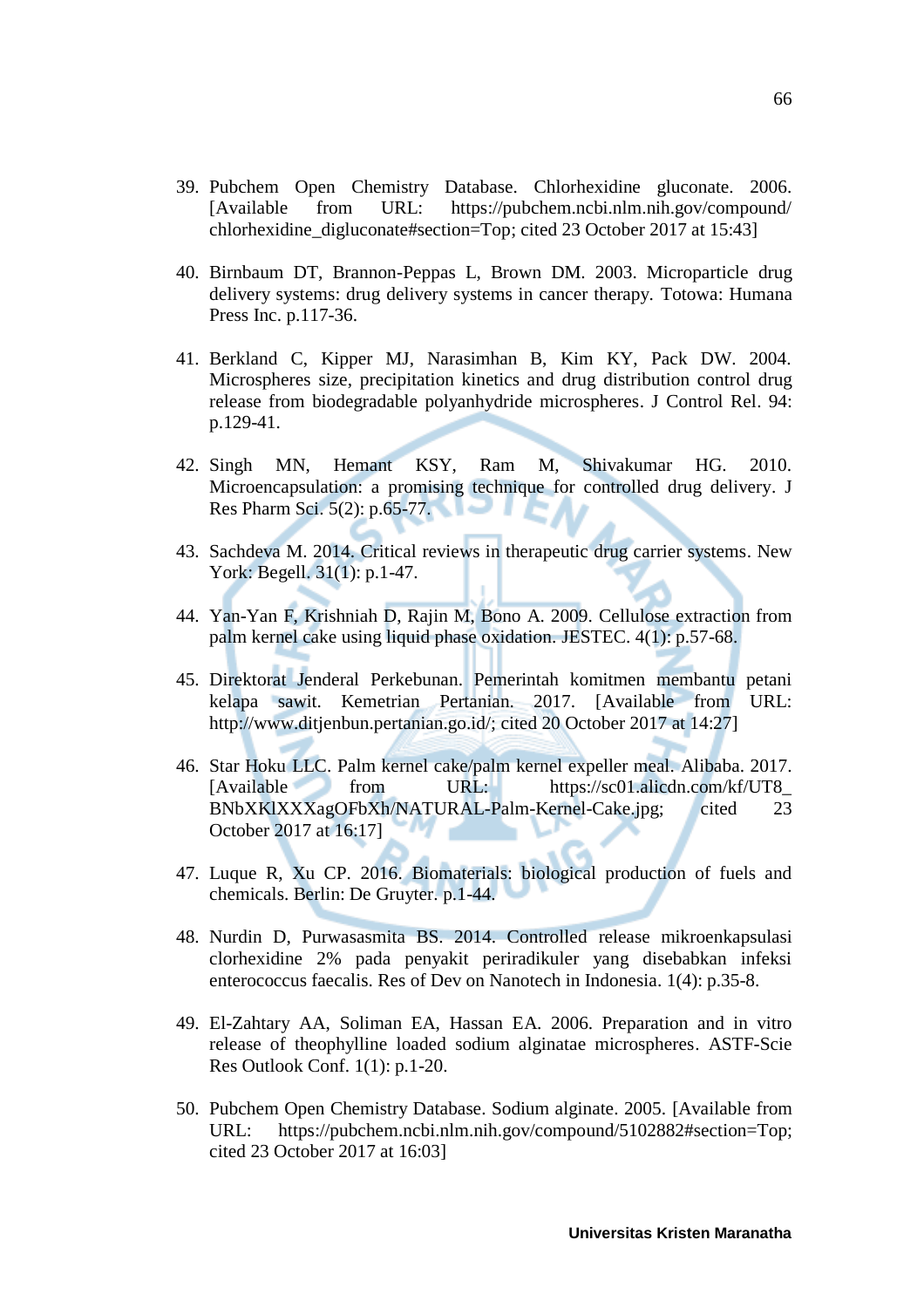- 51. Kumar N, Mukherjee, Dewangan DS. 2012. Material characterization technique: transmission electron microscope. p.3-7.
- 52. Mescher AL. 2013. Junqueira's basic histology text  $\&$  atlas. 13<sup>th</sup> ed. United States: The McGraw-Hill Companies Inc. p.8.
- 53. Oktaviana A. 2009. Teknologi penginderaan mikroskopi. Surakarta: Universitas Sebelas Maret. p.12.
- 54. Bahera S, Subhajit G, Fahad A, Saayak S. 2012. UV-visible spectrophotometric method development and validation of assay. J Anal Bioanal Tech. 3(6): p.1-6.
- 55. RoHS-CMET. The nature of light. [Available from URL: http://www.rohscmet.in/content/uv-visible-spectrophotometer; cited 24 October 2017 at 09:32]
- 56. Stuart HB. 2004. Infrared Spectroscopy: fundamentals and applications. 1st ed. Oxford: Wiley. p.71-93.
- 57. Photobiology School. FTIR spectroscopy. Institute of Basic Biological Problems, RAS. 2016. [Available from URL: https://photobioschool.ru/en/methods-en/ftir-spectroscopy/; cited 24 October 2017 at 09:54]
- 58. Li Y and Ragauskas AJ. Advances in diverse industrial applications of nanocomposites. InTech: Rijeka, Croatia. 2011. p.37-56.
- 59. Anusavice KJ. 2003. Phillips' science of dental materials. 11th ed. Saunders Elsevier: USA. p.30-73.
- 60. Stadtlander CTKH. Scanning electron microscopy and transmission electron microscopy of mollicutes: challenges and opportunities. Modern Research and Educational Topics in Microscopy. 2007. p.122-31.
- 61. Bobji MS, Kumar N, Mukherjee U, Dewangan DS. Material characterisation technique: transmission electron microscope. [Available from URL: http://www.mecheng.iisc.ernet.in/~bobji/mspc/assign\_2012/PROJECT%20T EM.pdf; cited 5 June 2017 at 13:09]
- 62. Brundle CR, Evans CA, Wilson S. 1992. Encyclopedia of materials characterization. Butterworth-Heinemann. Reed Publishing Inc: Boston-USA. p.416-27.